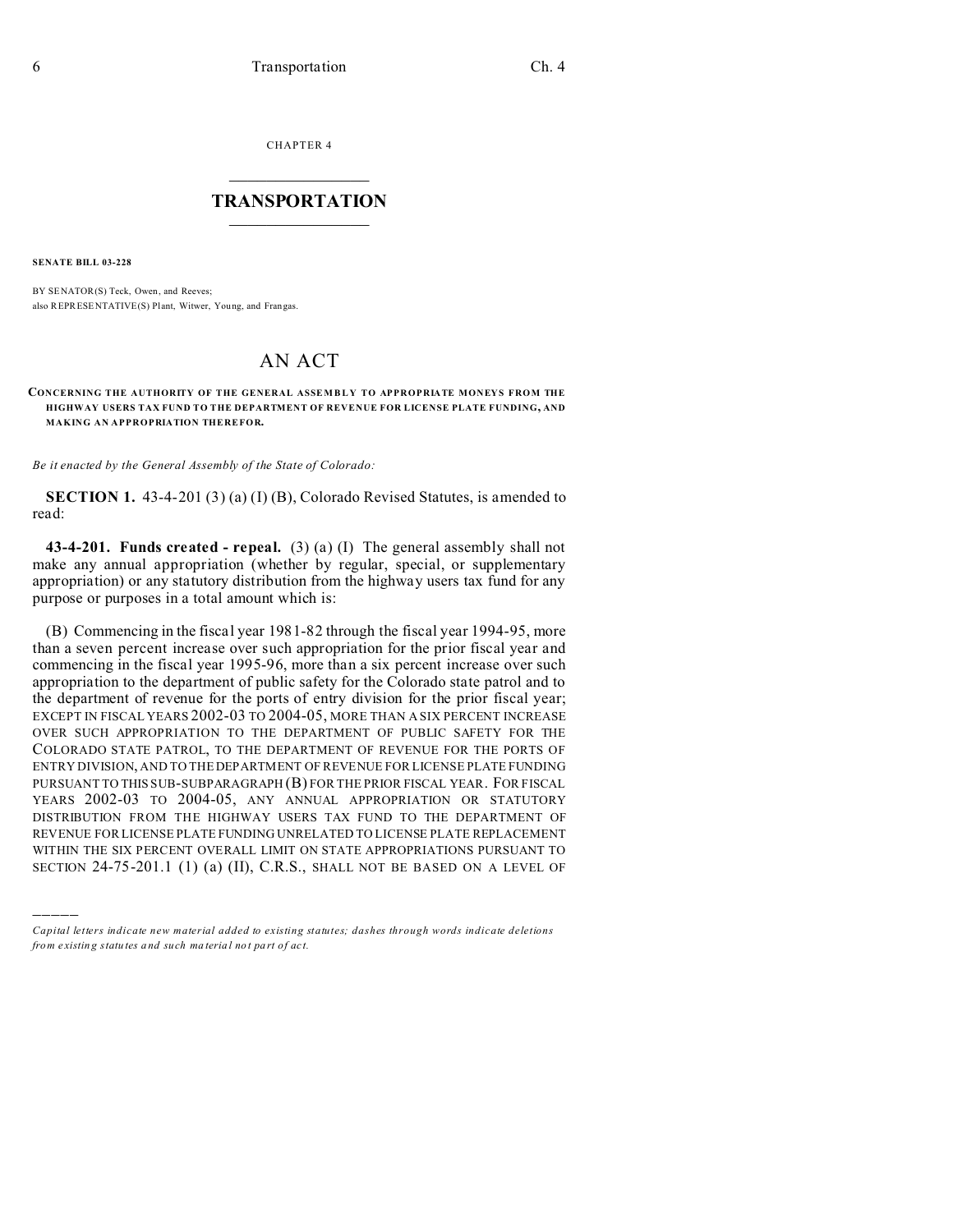APPROPRIATION THAT EXPANDS THE SIX PERCENT OVERALL LIMIT.

**SECTION 2.** 43-4-201 (3) (a) (II), Colorado Revised Statutes, is amended BY THE ADDITION OF A NEW SUB-SUBPARAGRAPH to read:

**43-4-201. Funds created - repeal.** (3) (a) (II) The general assembly shall not make any annual appropriation or statutory distribution from the highway users tax fund except as follows:

(L) TO THE DEPARTMENT OF REVENUE FOR THE ISSUANCE OF LICENSE PLATES IN ACCORDANCE WITH THE REQUIREMENTS OF ARTICLE 3 OF TITLE 42, C.R.S. THIS SUB-SUBPARAGRAPH (L) IS REPEALED, EFFECTIVE JULY 1, 2006.

**SECTION 3.** Part XIX (4) (B) and the affected totals of section 2 of chapter 399, Session Laws of Colorado 2002, are amended to read:

Section 2. **Appropriation.**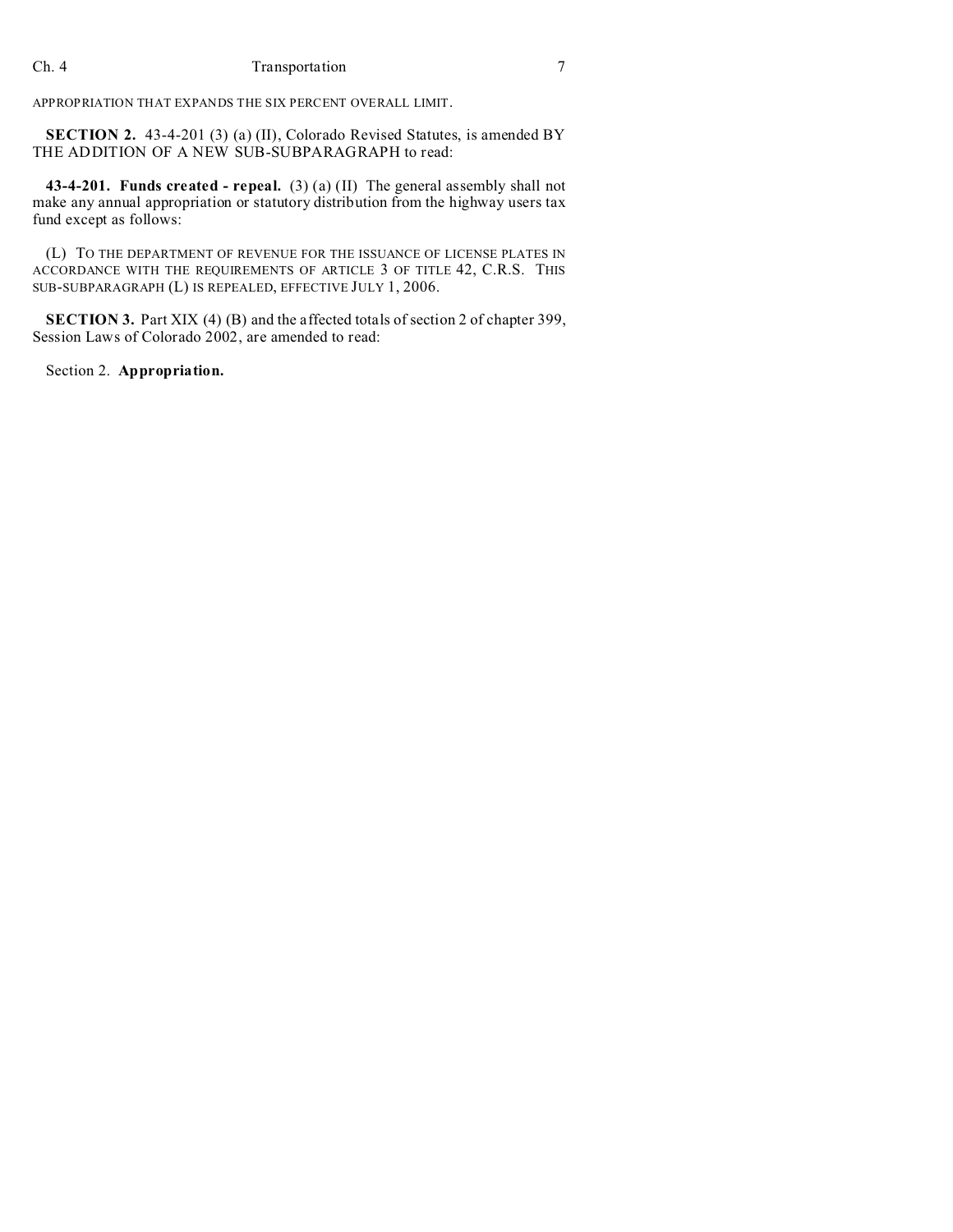| Ch. 4 | fransportation<br>_______ |  |
|-------|---------------------------|--|
|       |                           |  |

|                                            | <b>APPROPRIATION FROM</b> |             |                               |                                         |                      |                                |                         |
|--------------------------------------------|---------------------------|-------------|-------------------------------|-----------------------------------------|----------------------|--------------------------------|-------------------------|
|                                            | ITEM &<br><b>SUBTOTAL</b> | TOTAL       | <b>GENERAL</b><br><b>FUND</b> | GENERAL<br><b>FUND</b><br><b>EXEMPT</b> | CASH<br><b>FUNDS</b> | CASH<br><b>FUNDS</b><br>EXEMPT | FEDERAL<br><b>FUNDS</b> |
|                                            | \$                        | $\mathbb S$ | \$                            | \$                                      | \$                   | \$                             | \$                      |
|                                            |                           |             |                               | PART XIX                                |                      |                                |                         |
|                                            |                           |             |                               | DEPARTMENT OF REVENUE                   |                      |                                |                         |
| (4) MOTOR VEHICLE BUSINESS GROUP           |                           |             |                               |                                         |                      |                                |                         |
| (B) Motor Vehicle Division <sup>7, 8</sup> |                           |             |                               |                                         |                      |                                |                         |
| Personal Services                          | 13,440,633                |             | 12,679,998                    |                                         |                      | $760,635^{\circ}$              |                         |
|                                            | $(368.6$ FTE)             |             |                               |                                         |                      |                                |                         |
| Operating Expenses                         | 1,397,603                 |             | 1,392,364                     |                                         | $2,000^b$            | $3,239^{\circ}$                |                         |
| Drivers License                            |                           |             |                               |                                         |                      |                                |                         |
| Documents                                  | 3,478,361                 |             | 2,814,140                     |                                         |                      | $664,221$ °                    |                         |
| License Plate Ordering                     | 7,435,286                 |             | 4,663,375                     |                                         |                      | $2,771,911$ <sup>+</sup>       |                         |
|                                            |                           |             | 3,380,540                     |                                         |                      | $4,054,746$ <sup>d</sup>       |                         |
|                                            | 25,751,883                |             |                               |                                         |                      |                                |                         |

<sup>a</sup> Of this amount, \$260,893 shall be from the Drivers License Revocation Account for indirect cost recoveries, \$210,070 shall be from the Outstanding Judgements and Warrants Account for indirect cost recoveries, \$205,356 shall be from the Colorado State Titling and Registration Account for indirect cost recoveries, and \$56,675 shall be from the Penalty Assessment Account for indirect cost recoveries, and \$27,641 shall be from the Automobile Inspection and Readjustment Account for indirect cost recoveries.

<sup>b</sup> This amount shall be from the Persistent Drunk Driver Cash Fund.

c These amounts shall be from the Identifica tion Security Fund.